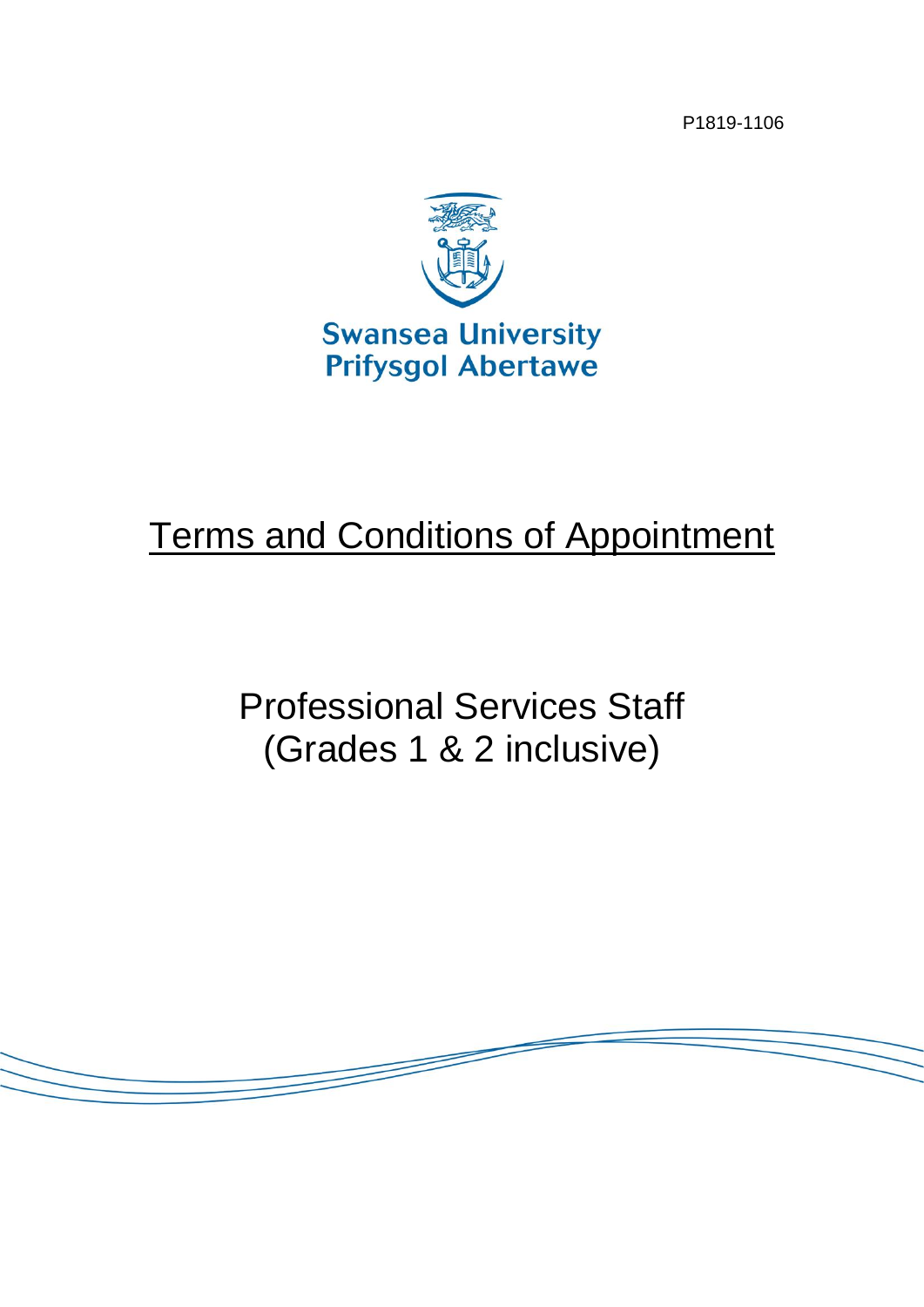## **Terms and Conditions of Appointment**

#### **Professional Services Staff (Grades 1 & 2 inclusive)**

Appointments are subject to the Statutes of Swansea University and to the conditions prescribed by resolution of the Council at the time of appointment.

#### **DUTIES**

The duties will be as arranged by the Director, commensurate with their level of appointment. The detailed duties will be as set out in the job description.

#### **PROFESSIONAL DEVELOPMENT**

Members of the Staff are required to continue their professional development through participation in appropriate training and development courses provided by Swansea University. Members of staff are required to engage in the Professional Development Review process.

#### **OUTSIDE WORK**

Members of full time staff are not permitted to hold any other appointment save with the express approval of the Council in exceptional circumstances, nor to undertake any other duties which interfere with the effective discharge of the duties of the post.

#### **FINANCIAL REGULATIONS AND PERSONAL CONSULTANCY**

All appointments are subject to the Policy on Personal Consultancy Services and to the 'Regulations for Internal Financial Management' as may be varied from time to time. Non compliance with these Regulations, where appropriate, may be considered as a disciplinary offence. A copy of these Regulations and those for Personal Consultancy Services are given to all appropriate new members of staff on appointment.

#### **SALARIES**

The salary scales for staff will be as stated in letters of appointment. The scales are available on the Human Resources Department website: [http://www.swansea.ac.uk/personnel/current-staff/salaries-and-pay/,](http://www.swansea.ac.uk/personnel/current-staff/salaries-and-pay/) or by request from the Human Resources Department.

The salary is payable monthly by direct credit into a named bank/building society account.

Increments are usually payable on the 1 August each year, up to the maximum point of the scale, excluding discretionary points. However, in order to be eligible for incremental advancement, members of staff are required to have completed 6 months continuous employment, at that grade, with Swansea University, i.e., must have been in the employ of Swansea University prior to 1 February of the year in question.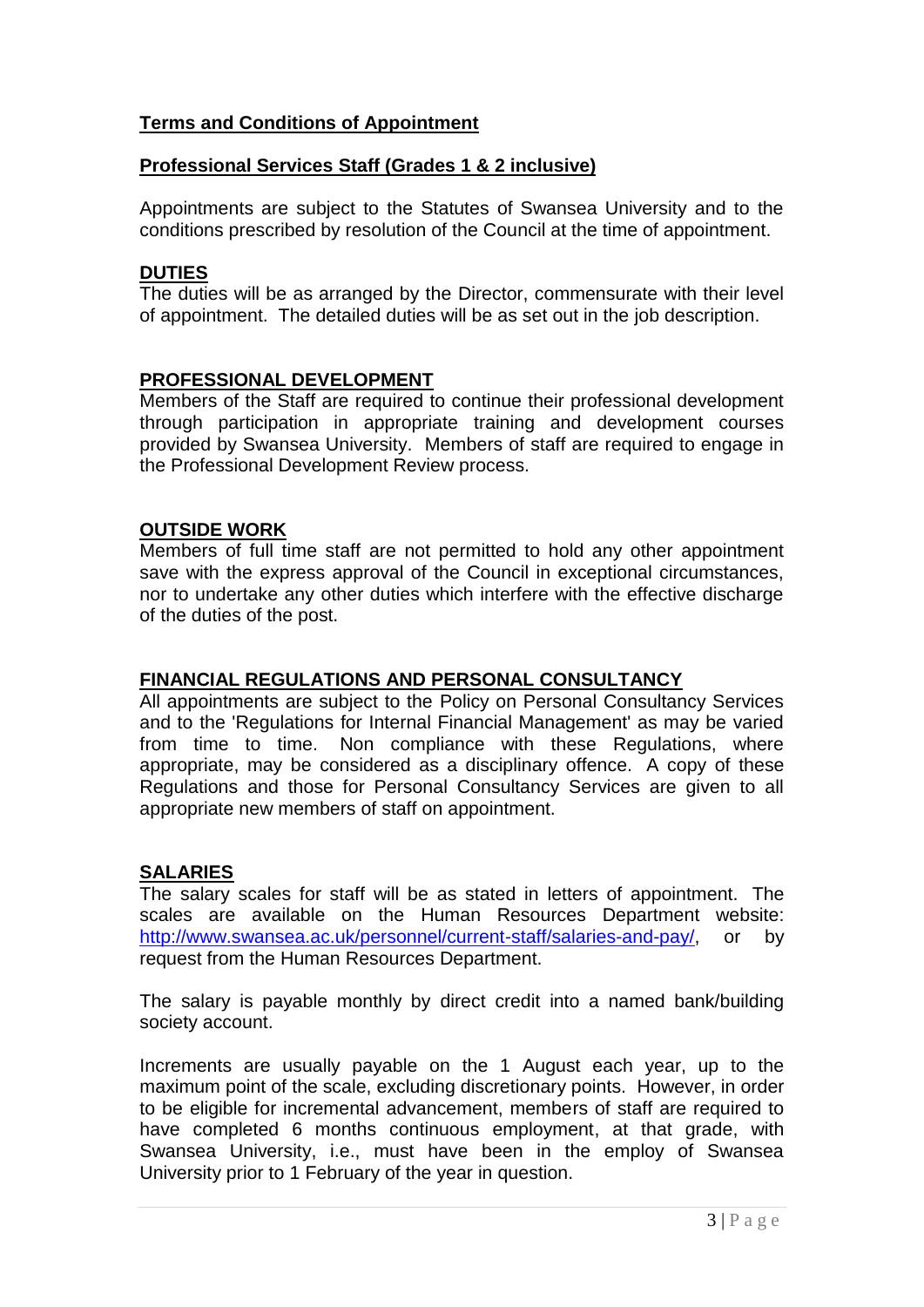## **ENHANCED RATES OF PAY**

Please note that enhanced rates only apply when appropriate circumstances occur in working arrangements. Where two or more enhanced rates apply to the same hours of work, pay will be calculated on the highest enhancement.

Until agreed otherwise, premium payments will continue on the basis of national and local agreements in force on 31 July 2003.

#### **PROBATION**

Appointments are probationary for a period of six months in the first instance and may be confirmed on the satisfactory completion of that period. In the case of appointments which are not confirmed at the end of the one year probationary period, the provision exists for such appointments to be extended for up to a maximum of three months.

In the case of Fixed Term Appointments, these too will normally be probationary. In the case of an initial appointment of less than the normal probationary period, the duration of the appointment will count towards the normal probationary period in the event of the appointment being renewed beyond the initial date of termination.

## **HOURS OF WORK**

The full-time working week is 35 hours which may include Saturday and Sunday.

Meal breaks are unpaid, except where stated in letters of appointment. The actual hours of work will as stated in letters of appointment or, where appropriate, will be according to a rota, which will be issued with letters of appointment.

In accordance with the Working Time Regulations 1998, employees should not work more than an average of 48 hours a week in any specified reference period. An employee may choose to agree to work more than the 48-hour average weekly limit by completing the appropriate opt out agreement. The employee may terminate this agreement by giving four working weeks notice in writing.

Swansea University, as a good employer, will continue to realise as far as practicable the health, safety and welfare of its employees. To this end employees who wish to work overtime should be aware that whether or not they have agreed to work more than 48 hours, the Working Time Regulations 1998 also specify the following:-

a. Night Work **Normal hours of Night Workers must not exceed** an average of eight hours for every 24 hours over any specified reference period.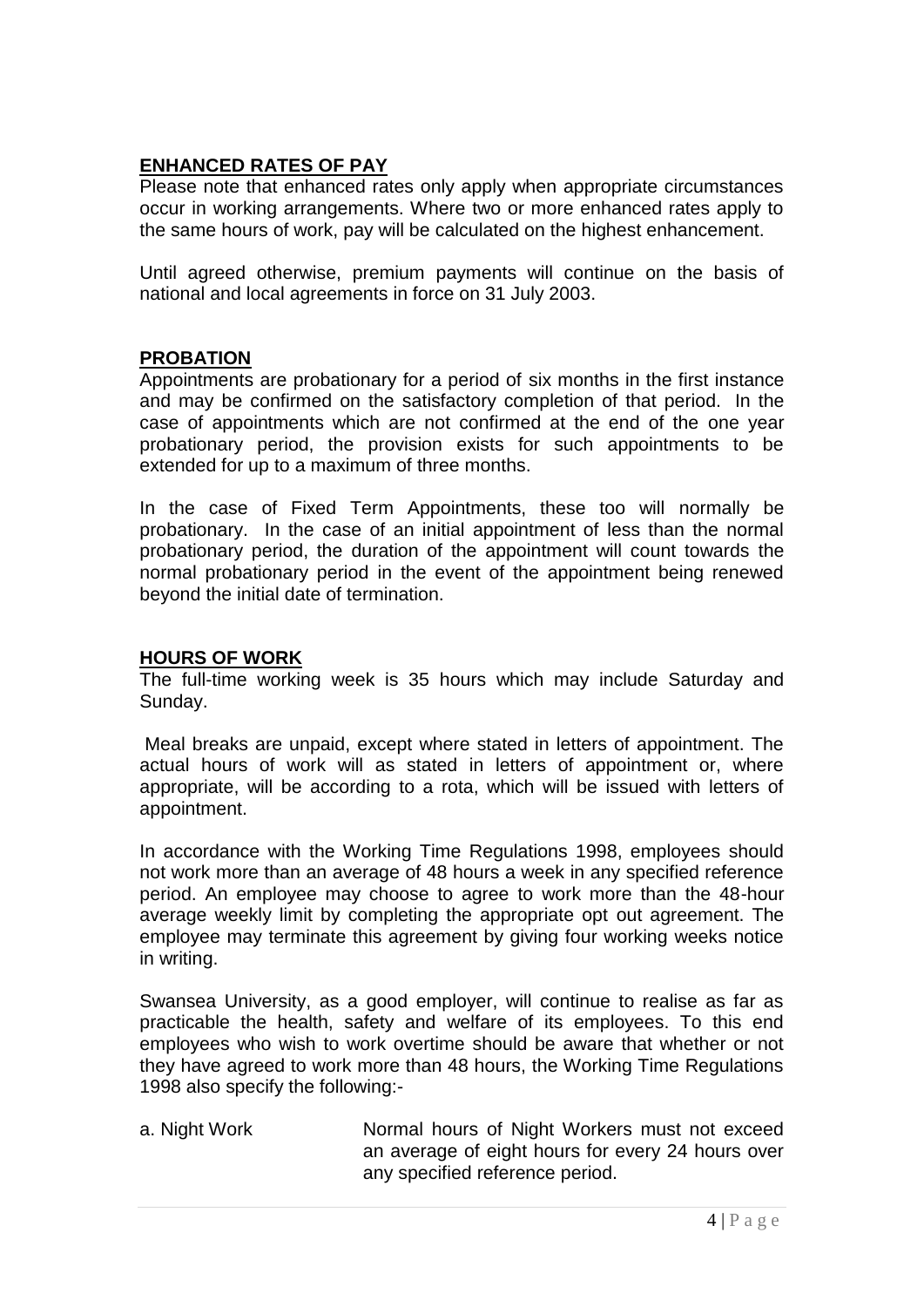- b. Daily Rest Periods A rest period of 11 consecutive hours between each working day.
- c. Weekly Rest Periods A weekly rest period of not less than 24 hours over a seven-day period. This may be averaged over 14 days. (i.e. an employee is entitled to two days rest over a fortnight).

There are circumstances in which the Daily and Weekly Rest Period entitlements do not apply or are modified by collective agreement. In these cases the employees concerned must be permitted to take an equivalent period of compensatory rest.

#### **HOLIDAY PERIODS**

Members of staff on Grades 1 and 2 are entitled to 29 days paid annual leave, which includes six days on dates determined by the University.

Members of staff are also entitled to 8 paid statutory days in addition to their annual leave entitlement.

Such members of staff who join or leave Swansea University during the course of a leave year are entitled to the appropriate proportion of their annual leave based on completed service.

#### **MEDICAL EXAMINATION AND SICKNESS PAY**

Appointments are subject to a satisfactory medical examination.

Appointments are subject to the regulations of the Sickness Pay Scheme of Swansea University. A copy of the Scheme and of the University's Statement about Statutory Sick Pay is made available to all employees on appointment.

It is the responsibility of the employee to inform the nominated representative in their College/Department by telephone, as early as possible on the first day of absence. They should indicate the reason for the absence and where possible give an indication of the anticipated duration of the absence.

In exceptional cases a telephone call from a friend or relative will be accepted.

Throughout the period of absence, employees are required to keep their manager (or nominated representative) informed of their progress and when they are expecting to be able to return to work. The frequency of this contact can be agreed, dependant on the reason for the absence and the expected timescale for recovery.

Failure to provide the necessary certification could lead to sick pay being suspended until the documentation is received. In the case of continued failure to provide certification, disciplinary action may be taken.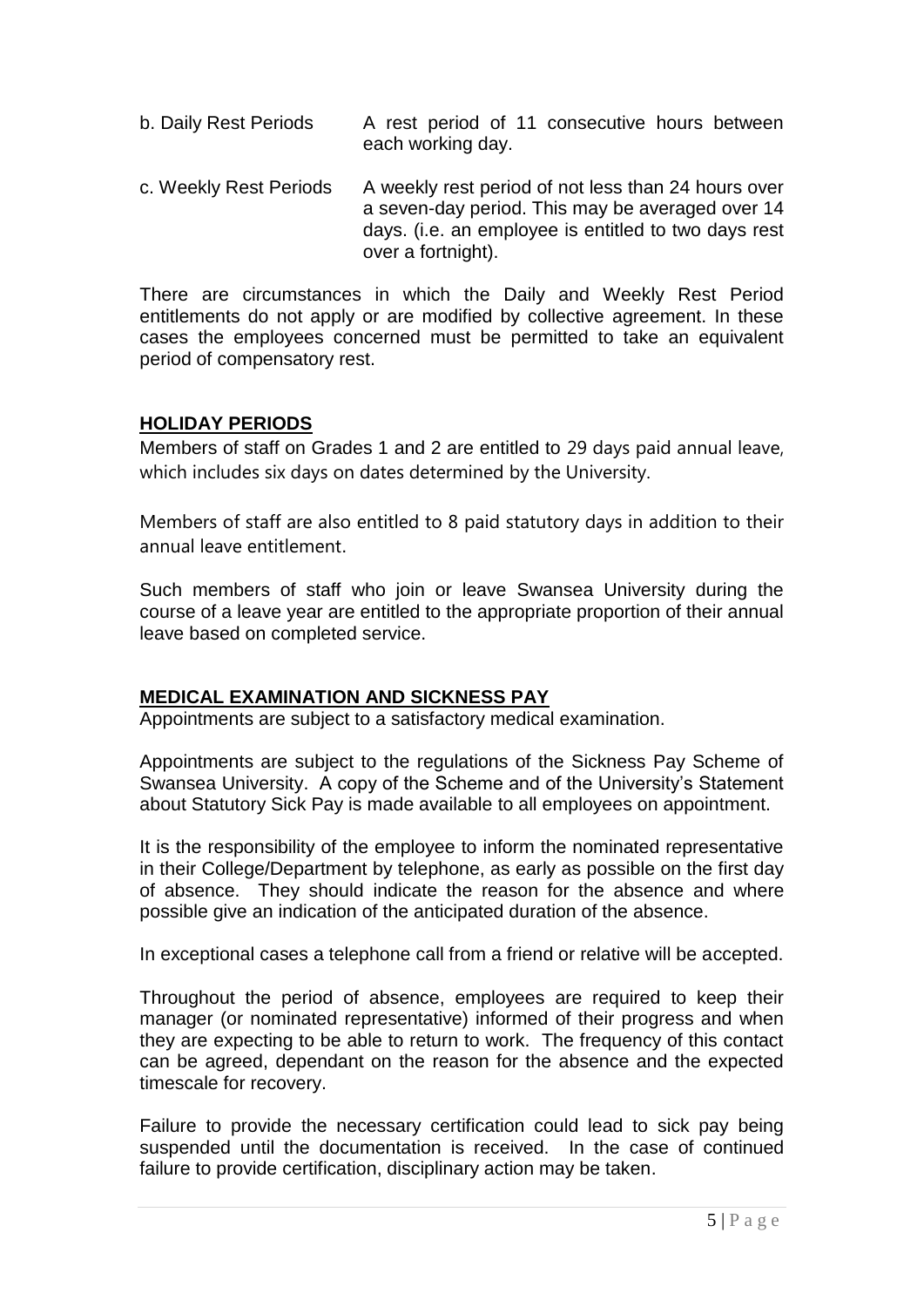For periods of sickness between 1-7 calendar days staff must complete a Self Certificate Form, as required by both the University's Occupational Sick Pay Scheme and Statutory Sick Pay procedures. This form will be completed when the individual has returned to work as part of their Return to Work Review The form is then signed by the Line Manager (or nominated representative) and forwarded to the Human Resources Department.

For periods of sickness lasting more than 7 calendar days staff who are absent due to sickness for more than seven consecutive calendar days must obtain a doctor's certificate. This certificate should be sent to the designated individual in Swansea University on the seventh day of absence, or as soon as practicable.

If the absence continues and further medical certificates are required, then where possible these should be received by Swansea University before the previous certificate expires. In cases where this is not possible, i.e. for reasons outside the individual's control, the individual must inform their line manager prior to the expiry of the current certificate.

Before any return to work, if an absence warrants a Doctor's Statement, such a Statement indicating fitness to return should be produced.

(NB: Please note the importance of providing these Certificates, as under the rules of Statutory Sick Pay, Swansea University is entitled to withhold payment of Statutory Sick Pay if there is late notification of absence).

#### **SAFETY AND HYGIENE**

Safety practices and hygiene notices, which contain Safety and Hygiene regulations must be strictly observed.

#### **UNIFORM**

Where appropriate a uniform and protective clothing may be issued on confirmation of appointment. These will remain the property of the University and must be returned on termination of employment.

#### **ACCIDENTS AT WORK**

In all cases where an injury is sustained at work, the injury must be immediately reported to the Director and an official Swansea University Accident Report must be completed. This is obtainable from the College Health & Safety Coordinator, Security Office or the Internet at [http://www.swansea.ac.uk/estates-and-facilities](http://www.swansea.ac.uk/estates-and-facilities-management/healthsafety/formsdocuments/)[management/healthsafety/formsdocuments/](http://www.swansea.ac.uk/estates-and-facilities-management/healthsafety/formsdocuments/)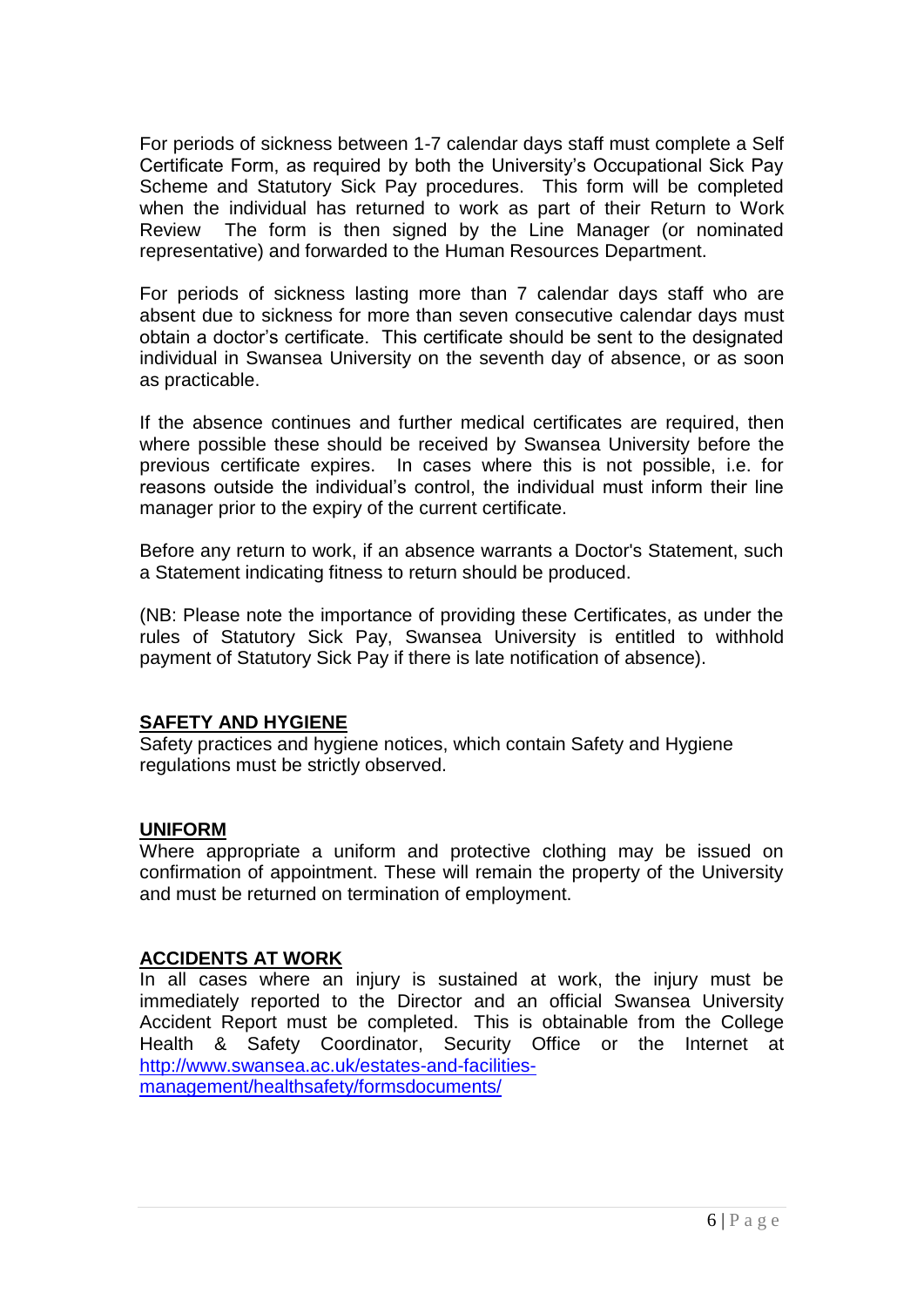## **SWANSEA UNIVERSITY PENSION SCHEME (SUPS) (THIS ONLY APPLIES TO EXISITING MEMBERS)**

Swansea University Pension Scheme (SUPS) is a Career Average Revalued Earnings (CARE) Scheme. It closed to new entrants with effect from 1 January 2012. The information below is therefore for current members only. There are two contribution rates available for members of the SUPS, which can be amended on 1 August each year at the request of the individual. Please contact the Pensions section for more information.

## **OPTING OUT OF THE SWANSEA UNIVERSITY PENSION SCHEME (SUPS)**

You can choose to opt out of SUPS if you want to, but if you stay in you will have your own university pension in addition to the state pension when you retire.

Please note that if you leave SUPS, you will not be able to re-join the scheme. However, if you are still in University employment, you will be automatically enrolled into either the NEST Pension Scheme or in the Universities Superannuation Scheme (USS), where applicable.

For information on pensions and savings for later life visit: <https://www.gov.uk/workplace-pensions>

Please note that if you are under 75, work or usually work in the UK, and earn over, and earn over the amount set by the government for the current tax year, we must by law:

- continue to maintain your membership of a scheme that meets certain government standards; and
- if your membership of such a scheme ends (and it is not because of something you do or fail to do), we must by law put you into another scheme that meets government standards straightaway.

# **NEST PENSION SCHEME**

From 1 July 2013, employees who are aged between 22 and State Pension Age and who earn above the monthly threshold set by the Government for the current tax year will be automatically enrolled into the National Employment Savings Trust (NEST). Employees contribute 4% of their salary to NEST which is matched by a further contribution of 5% from the University. Under current legislation, NEST will claim a further 1% as tax relief on the employee's contribution. Members of NEST will also be entitled to death in service benefits provided by the University.

Employees who are aged between 16 and 21 and who earn the monthly threshold or more in any given month or employees aged between 16 and 74 who earn less than this, can still join NEST. In order to do so, the employee should contact the Pensions section by sending a signed letter or an email to [pensions@swansea.ac.uk](mailto:pensions@swansea.ac.uk) containing the phrase "I confirm I personally submitted this notice to join a workplace pension scheme".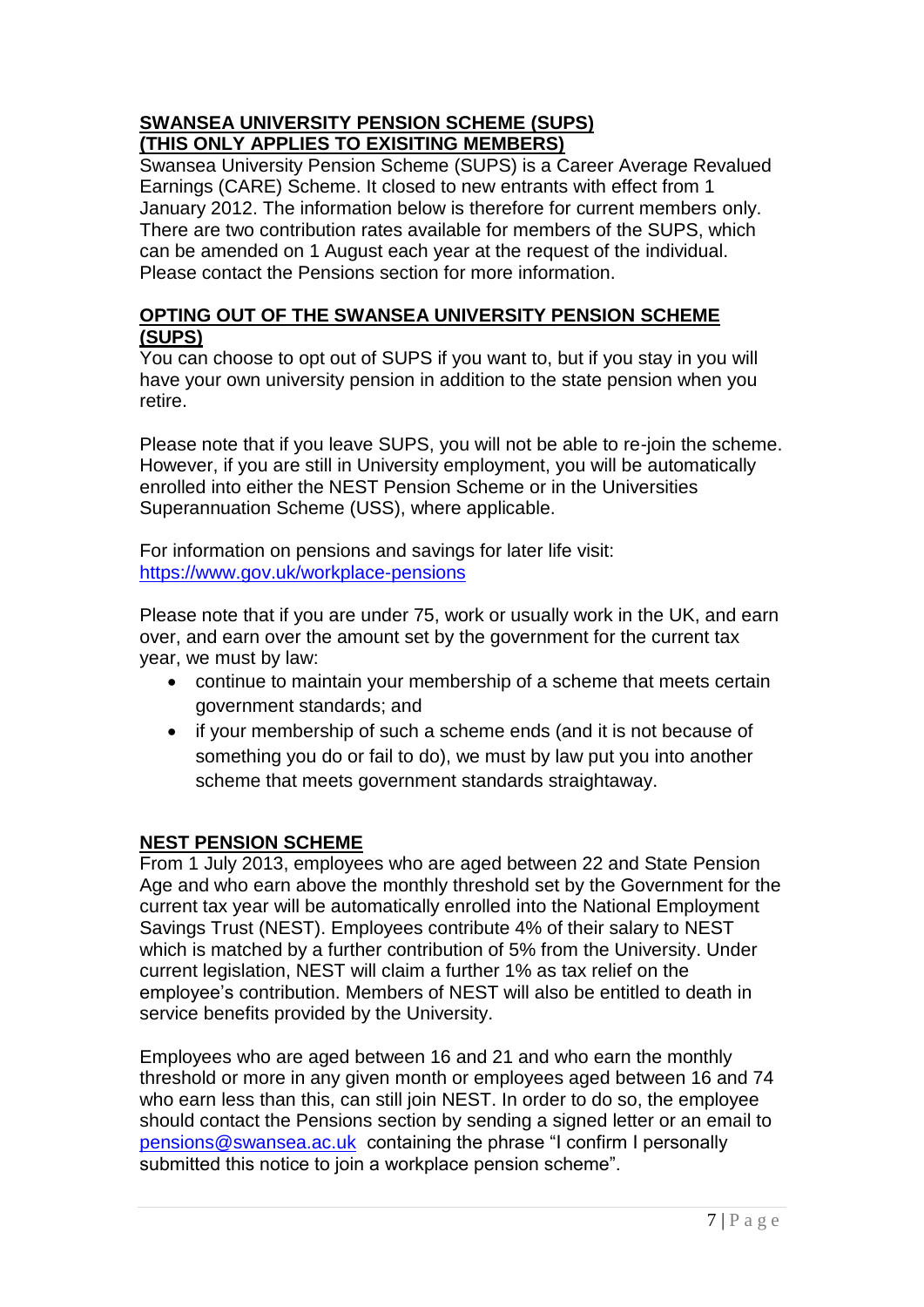Further information about NEST can be found at: <https://www.nestpensions.org.uk/schemeweb/nest/members/joining-nest.html>

#### **PENSION+**

In August 2009 the University introduced Pension+. Pension+ is not another pension scheme but a more effective way of paying your pension contributions. By participating you do not pay national insurance contributions on your contributions.

When you join the Pension Scheme you will automatically be entered into Pension+. Participating in Pension+ forms part of your contractual terms and conditions of employment.

Participation in Pension+ will not affect your pension scheme benefits or your basic state pension. However, please contact the Pensions Section within one month of commencing employment if you wish to opt out of Pension+.

# **OPTING OUT OF THE NEST PENSION SCHEME**

You can choose to opt out of NEST if you want to: [https://www.nestpensions.org.uk/schemeweb/nest/members/joining](https://www.nestpensions.org.uk/schemeweb/nest/members/joining-nest/opting-out.html)[nest/opting-out.html](https://www.nestpensions.org.uk/schemeweb/nest/members/joining-nest/opting-out.html)

If you wish to opt out of NEST, you will need to do so within one month of the receipt of your NEST welcome pack. You will need to contact NEST directly by following the opt-out information in your welcome pack.

If your completed opt-out request is received within one month of the opt-out start date, you will be removed from the pension scheme. Any payments you have already made will be refunded, and you will not have become an active member of the scheme on this occasion.

If you want to stop making payments after the end of the opt-out period you can do so. The payments you have already made will not be refunded but will remain invested for you until you reach retirement age.

If you decide to opt out on this occasion you can still rejoin your autoenrolment scheme. To do so please contact the Pensions section by sending a signed letter or an email ensuring you include the phrase **'I confirm I personally submitted this notice to join a workplace pension scheme'**. Please note that you can rejoin only once in any 12 month period.

If you choose to opt out or stop making payments at any time you will be automatically enrolled back into a pension scheme at a later date, usually every three years, if you meet certain criteria We will write to you in advance to inform you that we are auto-enrolling you into the relevant scheme at that time. You will have the choice to opt out again if you wish.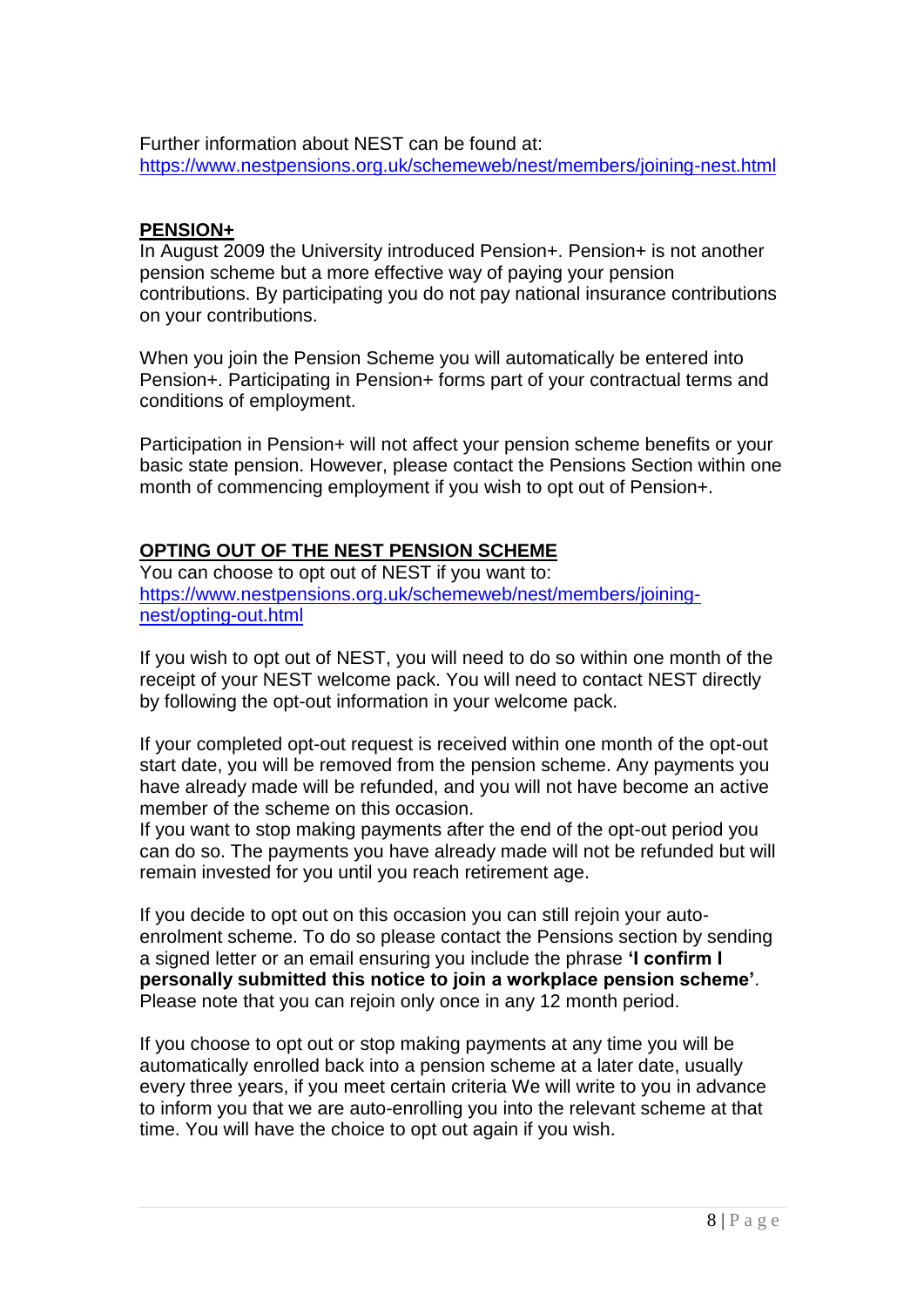For information on pensions and savings for later life visit <https://www.gov.uk/workplacepensions>

Please note that if you are under 75, work or usually work in the UK, and earn over the amount set by the government for the current tax year, we must by law:

- continue to maintain your membership of a scheme that meets certain government standards; and
- if your membership of such a scheme ends (and it is not because of something you do or fail to do), we must by law put you into another scheme that meets government standards straightaway.

## **NOTICE OF TERMINATION**

Appointments are terminable by one month's notice, in writing, on either side. The length of notice to which employees are entitled increases by one additional week for each completed year of service up to a maximum of twelve weeks notice for twelve or more years' service. Letters of resignation should be addressed to the Director of Human Resources.

Employment may be terminated summarily in the event of gross misconduct.

#### **FAMILY FRIENDLY POLICY**

Swansea University has a Family Friendly Policy which incorporates the following:

- Maternity Leave
- Adoption Leave
- Paternity Leave
- Parental Leave
- Time off for the care of dependants and domestic purposes
- Flexi-time working
- Flexible working arrangements
- Shared Parental Leave

For further information on any of these procedures please contact the Human Resources Department

#### **STATUTE AND ORDINANCES**

Statute 6 of the University sets out a number of Ordinances which apply to all staff, these have been agreed with Trade Unions and approved by Council in 2010. The Ordinances cover a range of employment situations where formal procedures are required and are as follows:

- Redundancy;
- Non renewal of fixed term contracts and redundancy by way of termination of fixed term funding streams
- Conduct and other substantial reasons for dismissal;
- Capability and performance;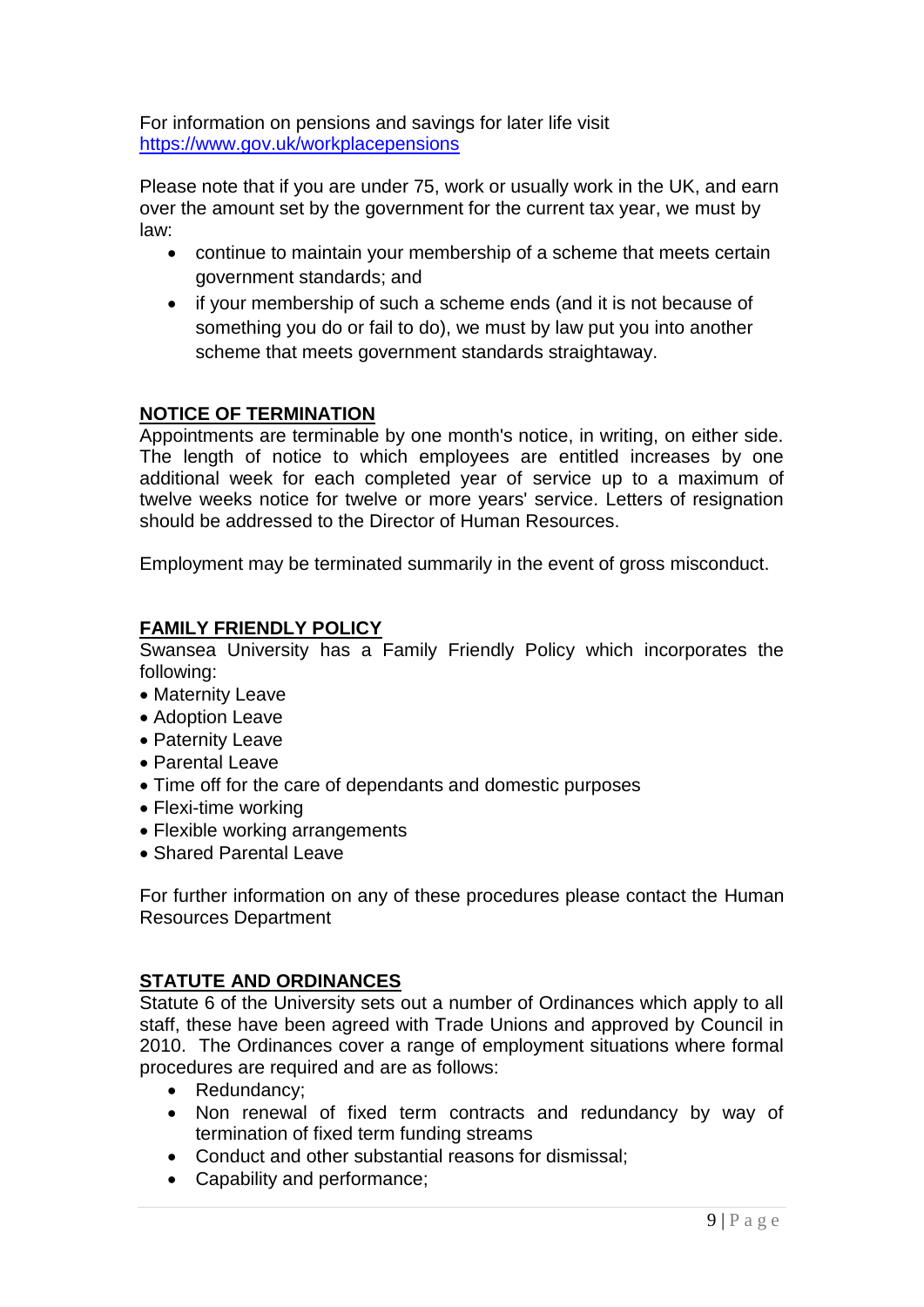- Incapacity on health grounds;
- Termination of probationary appointments;
- Retirement:
- Termination on grounds of illegality;
- Termination of non-substantive positions;
- Staff grievances:
- Appeals;
- General provisions.

All Ordinances are available to download on the Human Resources Website.

#### **DISCIPLINARY PROCEDURES**

The Conduct & Other Substantial Reason for Dismissal and the Capability and Performance Ordinances relate to Disciplinary matters. Copies of the Ordinances are available on the Human Resources Department Website.

In the event of any disciplinary steps being taken against members of staff in line with the Statutes, any appeal against a decision should be made, in accordance with the Appeals Ordinance.

#### **GRIEVANCE PROCEDURES**

The Grievance Ordinance allows for grievances by academic members of staff concerning their appointments or employment where those grievances relate:

- (a) To matters affecting themselves as individuals; or
- (b) To matters affecting their personal dealings or relationships with other staff of Swansea University, not being matters for which express provision is made elsewhere in Statute 6.

Members of staff with a grievance which could properly be said to be covered by (a) and (b) above should raise the matter with their Director in the first instance.

Further details of the Grievance Ordinance are available on the Human Resources Website.

#### **COLLECTIVE AGREEMENTS**

A Joint Negotiating Committee for Higher Education Staff (JNCHES) has been established to undertake collective bargaining for all higher education staff groups. The JNCHES has an independent Chair with Joint Secretaries appointed by the Universities and Colleges Employers' Association (UCEA) and the trade unions.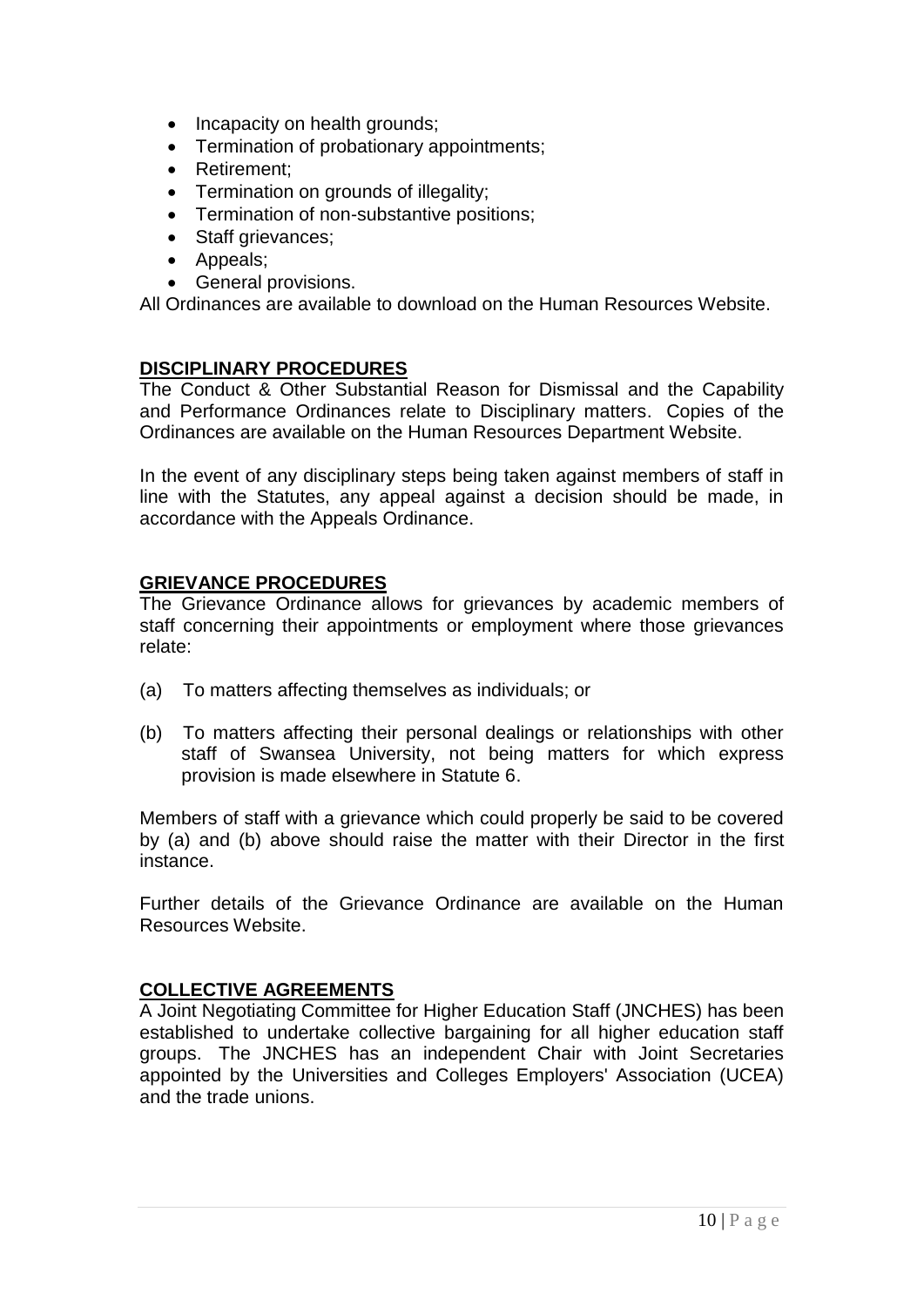## **TRADE UNION MEMBERSHIP**

Swansea University recognizes the University and College Union (UCU), UNISON, and UNITE as the appropriate trade unions to negotiate on behalf of staff, as appropriate to grade and job family.

Swansea University wishes to make clear to staff that, although it is not a condition of employment in Swansea University that a member of staff should be a member of a trade union, Swansea University welcomes their membership of the above Unions and their participation in that Union's activities.

#### **REMOVAL EXPENSES**

Removal expenses, including the removal of the household effects and the reimbursement of legal and other approved expenses involved in selling and buying property up to a maximum of £2700 will be paid to newly appointed members of Staff.

Appointments for less than three years will not be eligible for removal expenses.

Further details on Removal Expenses (including the detail of eligible expenses) are contained within the University's Financial Regulations. Please note that the University reserves the right to reclaim any expenses paid should the member of staff resign within one year of commencing employment.

# **INTELLECTUAL PROPERTY RIGHTS**

Appointments are subject to the "Intellectual Property Clause" which is included in Swansea University's policy on Intellectual Property. A copy of this policy is given to all employees on appointment.

#### **DECLARATION OF OUTSIDE INTERESTS**

It is a requirement that all members of staff ensure their declaration of outside interests is kept up-to-date, as and when any relevant changes in circumstance arise.

#### **DATA PROTECTION**

Members of Staff shall not use, nor cause to be used, any Swansea University equipment or material or privately owned equipment for the purpose of constructing, maintaining or processing files of personal data (as defined by the Data Protection Act 1998) in connection with their duties except with the knowledge and approval of the Swansea University's Data Protection Officer.

Members of Staff shall in all cases abide by the data protection principles as contained in the Data Protection Act 1998. Copies of these principles may be obtained from the Data Protection Officer of Swansea University.